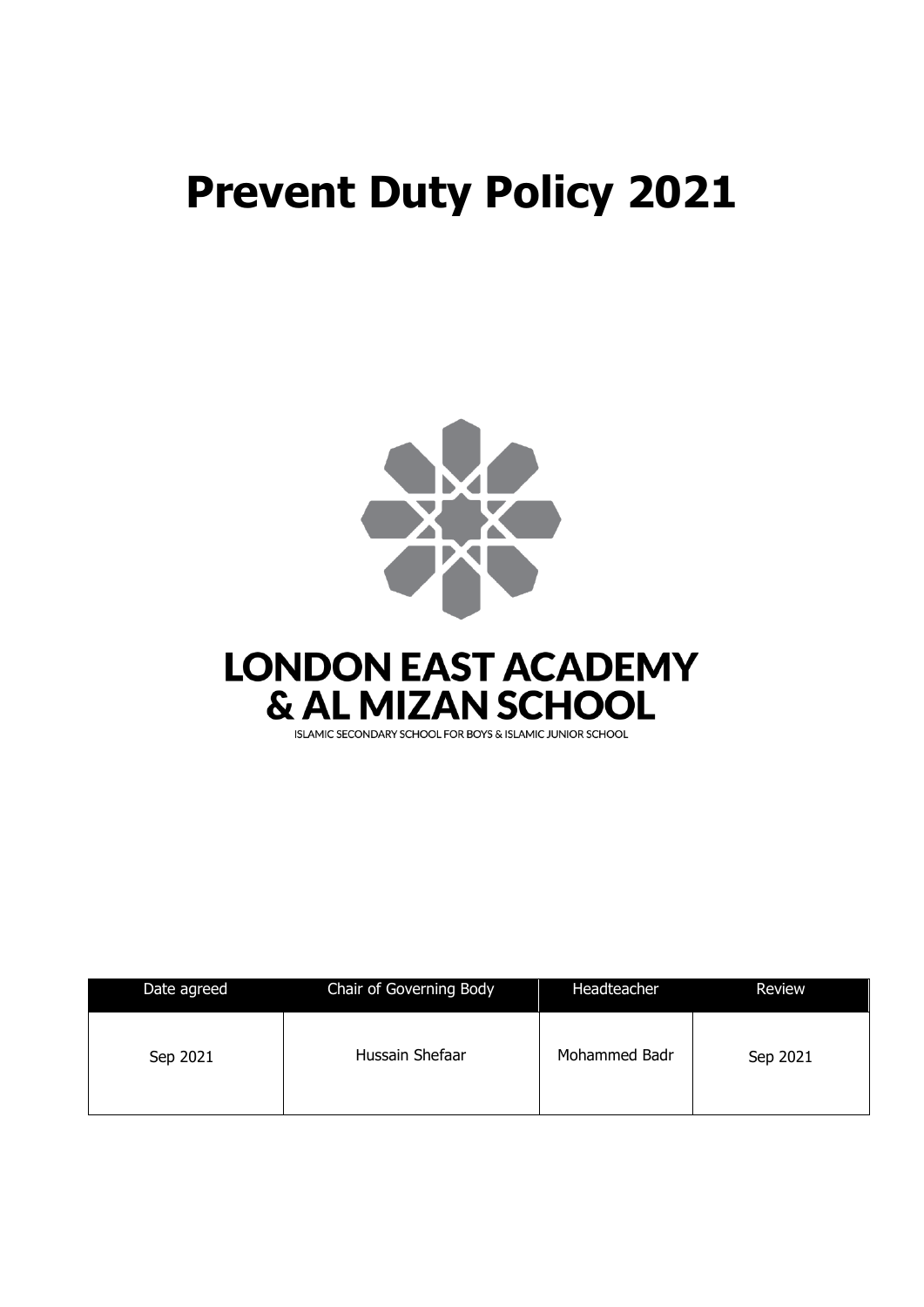# **London East Academy and Al-Mizan School**

### **Prevent Duty Policy**

#### **2021**

This policy is created in accordance with the Tower Hamlets Guidance document 'Advice to Parents and Carers: Keeping Children and Young People Safe against Radicalisation and Extremism' and the DfE guidance 'Keeping Children Safe in Education' 2021. This has been updated in light of DfE quidance on the '*The Prevent* Duty' 2015. As a school we understand the duty to have 'due regard to the need to prevent people from being drawn into terrorism".<sup>1</sup> Matters relating to our Prevent Duty Policy can also be found in our Safeguarding & Child Protection Policy, E-Safety Policy.

The schools are committed to safeguarding our students from all forms of danger, including online threats. Much of the work we all do in school will help contribute to the goal of prevention. For example, we:

- promote pupil wellbeing, equalities and community cohesion;
- build the resilience of the school, working with partners to prevent pupils becoming the victims or causes of harm;
- work with other agencies and parents to build community networks of support for the school.

The Government definition of extremism is: "Being vocal or active opposition to fundamental British values, including democracy, the rule of law, individual liberty and mutual respect and tolerance of different faiths and beliefs. We also included in our definition of extremism calls for the death of members of our armed forces, whether in this country or overseas".<sup>2</sup>

We all have a role to play in building 'One Tower Hamlets' and making the borough a place where people from all backgrounds get on and live safely together. In recognising extremism, early indicators may include:

- showing sympathy for extremist causes;
- glorifying violence;

<sup>1</sup> Section 26 of the Counter-Terrorism and Security Act 2015

<sup>2</sup> <https://www.gov.uk/government/speeches/a-stronger-britain-built-on-our-values>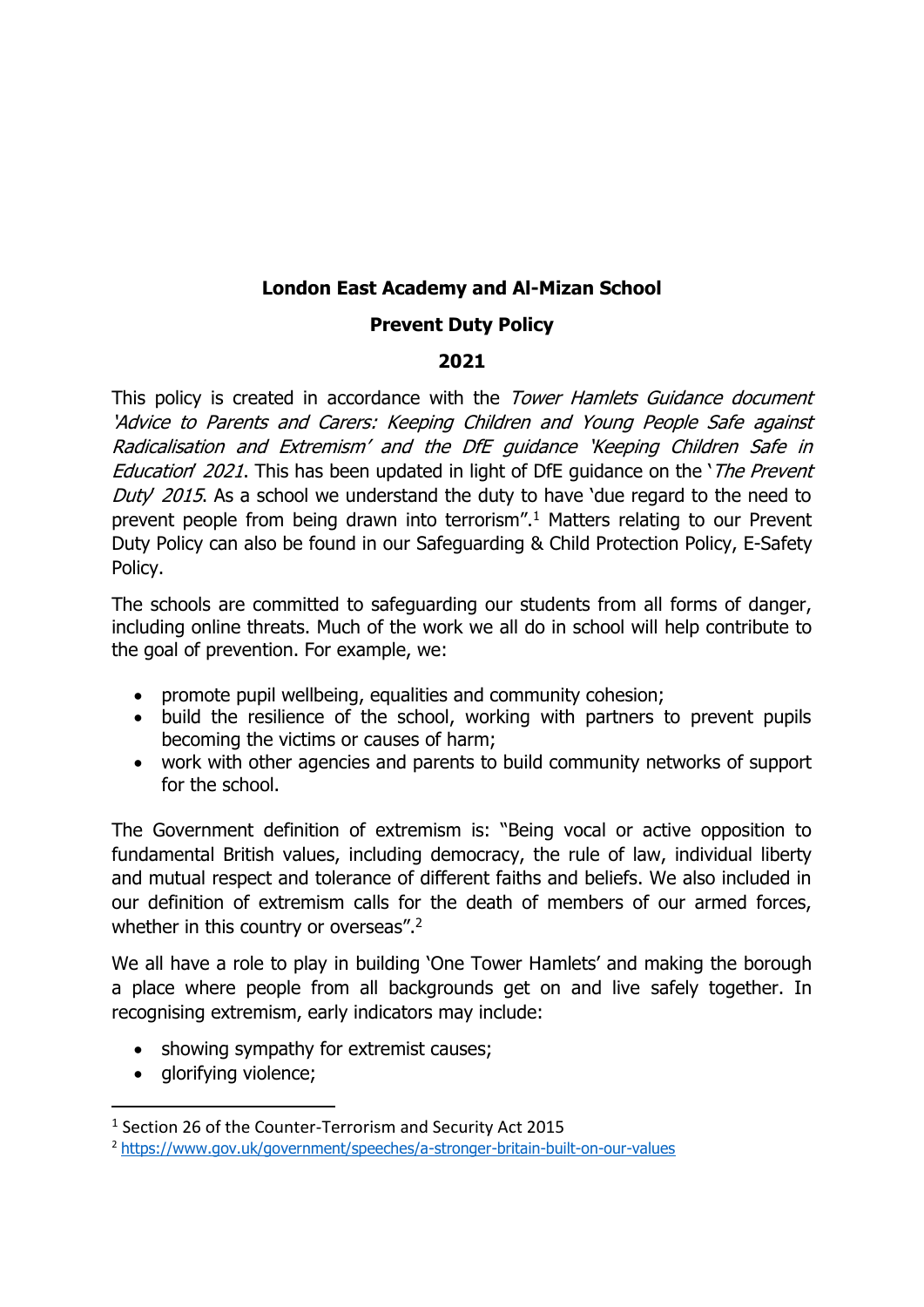- evidence of possessing or accessing illegal or extremist literature;
- advocating messages similar to proscribed organisations such as 'Muslims Against Crusades' or other non-proscribed extremist groups such as 'The English Defence League'.

The schools actively promote the government's definition of British values from the 2011 Prevent Strategy, which include:

- democracy
- the rule of law
- individual liberty
- mutual respect
- tolerance of those of different faiths and beliefs

The schools take broad, holistic view towards preventing violent extremism. We divide our approach into the following three areas –

#### **Ensuring appropriate adult interaction with pupils:**

The schools operate a safer recruitment policy to ensure that our staff are suitable to work with children. See our 'Safer Recruitment Framework' for details. This includes regular WRAP (Workshop to Raise Awareness of Prevent) training to all staff.

The schools involve parents in our work through our Coffee Mornings covering seminars on 'Safeguarding', 'E-Safety', 'Equality and Diversity'. We inform our parents about the need to have a broad and balanced curriculum to prepare children for modern Britain.

The schools will carry-out routine checks to ensure all visitors who deliver sessions to students, do not promote 'extremist' views but celebrate tolerance, community cohesion and respecting diversity.

On entering the schools building, all visitors are asked to sign in at the school office and, by doing so, they are agreeing to abide by the school ethos outlined above.

#### **Our curriculum:**

Within the context of the curriculum, five strands that support the prevention of violent extremism are to:

1. understand how an extremist narrative which can lead to harm can be challenged by staff in schools. Model to pupils how diverse views can be heard, analysed and challenged in a way which values freedom of speech and freedom from harm;

2. understand how to prevent harm to pupils by individuals, groups or others who promote violent extremism, and manage risks within the school;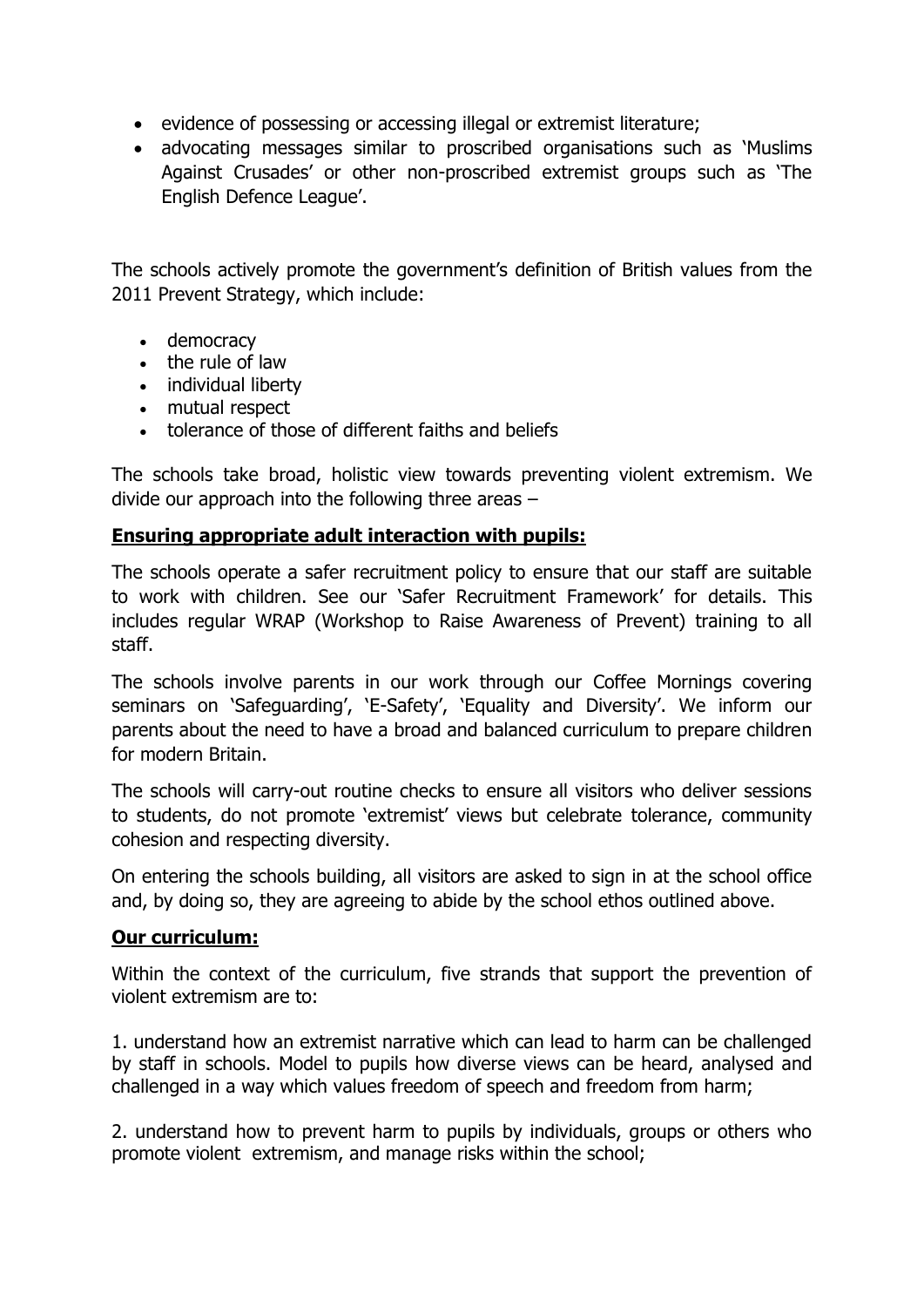3. understand how to support individuals who are vulnerable through strategies to support, challenge and protect;

4. increase the resilience of pupils and of school communities through helping pupils acquire skills and knowledge to challenge extremist views, and promoting an ethos and values that promotes respect for others;

5. use teaching styles and curriculum opportunities which allow grievances to be aired, explored and demonstrate the role of conflict resolution and active citizenship.

The development of Social, Moral, Spiritual and Cultural education (SMSC) takes place across the curriculum, with activities that encourage and promote pupils to reflect on their identity and their learning. SMSC has strong links to religious education, collective worship and Personal, Social, Health and Emotional education (PSHE). Children have opportunities within the PSHE and RE curriculum to investigate, discuss and debate moral issues which will link to the local, national or global community. This will enable the pupils to develop critical thinking when faced with inappropriate materials and messages

Diversity and tolerance are embedded in our curriculum through the wide range of activities the children participate in. The schools organize visits to places of British Heritage and different faiths to give our students the opportunity to extend their learning about social harmony and community cohesion. Furthermore, in Al Mizan Primary, the school arranges termly 'Faith and Culture' days.

The schools celebrate Black History Month every year. Through assemblies, displays and class-based discussions, we aim to develop our children's tolerance and understanding of different cultures.

The schools have enlisted the support of the Prevent Team (from Tower Hamlets) to help educate our pupils about the risks of extremism. Their Education Officer works with the staff, pupils and parents on ways to educate our pupils and keep them safe.

Also embedded within the curriculum is the opportunity for children to read stories from other cultures where they learn and reflect on difference and similarity. They explore different number systems and have weekly Arabic lessons in Key Stage 3 and 4, where they learn about the Arabic culture and acquire language skills.

In ICT, children learn about E-Safety. E-safety teaches children about appropriate online behaviour, activity and information gathering. The teaching of Art, Music, D&T, History and Geography gives children opportunities to explore a range of cultures through events, trips, topics and contexts and in English they discuss topics such as dealing with dilemmas, conflict resolution and challenging stereotypes (see curriculum overviews for further guidance).

Weekly assemblies cover topics such as 'Modern British Values', 'World Faiths'. 'Cultures', etc. Weekly pupil led assemblies cover topics related to current affairs and